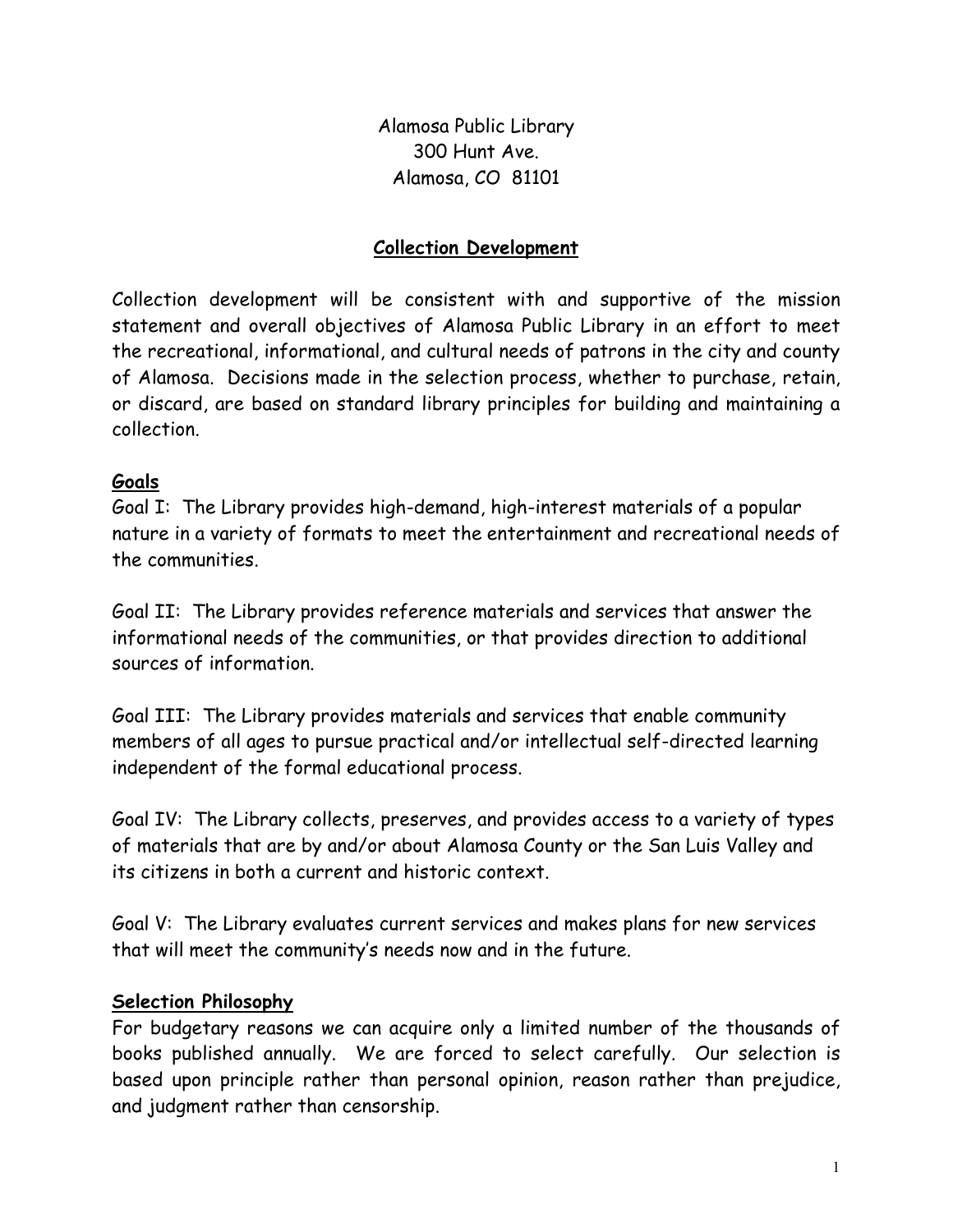In a world in which change is so rapid and persistent, the Library's obligations extend beyond meeting present conditions. The Library must also strive to anticipate future needs of the community. Books have always been, and will continue to be, a proper concern of the Library, but ever-greater amounts of information are now being contained in other forms. As research continues in the field of communication, and as the community changes and develops, the Library must be a media center, acquiring appropriate materials, regardless of form, and integrating each into its total services.

# Responsibility for Selection

The Board of Trustees of the Alamosa Public Library determines the Collection Development Policy. The responsibility for administering this policy rests with the Director and Library Manager. All staff members and the general public are encouraged to recommend materials for consideration. Generally, the Director, Library Manager, and the Library Technician (cataloger) select most of the Adult Collection and the Children's Librarian selects materials for the Easy, Juvenile, and Young Adult collections. The Library Manager makes major reference selections. Selections are made based on book reviews from such publications as Ingram's Advance, Publisher's Weekly, Booklist, Library Journal, and The New York Times Book Review.

# Acquisitions Guidelines

Each resource must be considered for its value, its format, and the audience for which it is intended. No single criterion is applicable to all purchase and access decisions. Some resources may be judged primarily for their artistic merit, scholarship, or value to humanity while others are chosen to satisfy the informational, recreational, or educational interests of the communities.

Librarians apply their judgment and experience in selecting materials according to the criteria listed below. All criteria do not apply to each item. Works of imagination are judged by different standards than are works of information and opinion. Works that present an aspect of life honestly are not necessarily excluded because of frankness of expression. Materials are judged as a whole rather than on isolated passages. In considering individual titles in the selection process, librarians consult reviews, bibliographies, and other evaluative sources. However, the library generally purchases most current best sellers, giving higher priority to demand rather than to reviews or other relevant criteria. All materials,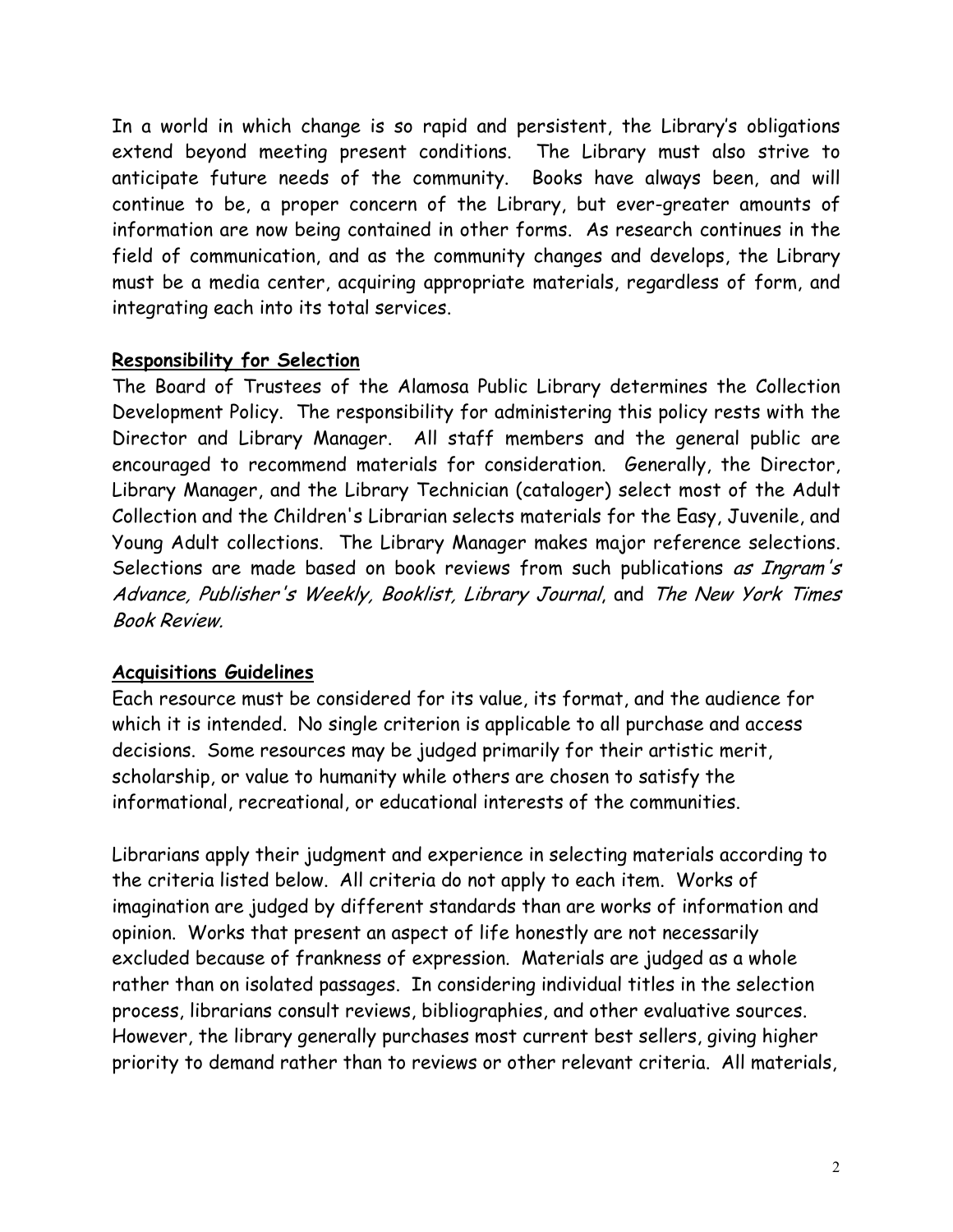whether purchased or donated, are considered in terms of the criteria listed below:

- suitability of physical form for library use;
- suitability of subject and style for intended audience;
- present and potential relevance to local interests and needs;
- appropriateness and effectiveness of medium to content;
- number and nature of requests from the library users;
- historical significance;
- importance as a document of the times;
- relation to existing collection, alternative formats, and other material on the subject;
- reputation and/or significance of the author/artist and publisher/producer;
- authority, competence, and purpose of the author/artist;
- attention of critics, reviewers, and the public;
- comprehensiveness and depth of treatment;
- objectivity;
- clarity, accuracy, logic of presentation, and/or ease of use;
- representation of a minority point of view;
- relevance to the experiences and contributions of diverse populations;
- artistic presentation and experimentation;
- quality of illustrations;
- originality;
- vitality, readability, or ability to sustain interest;
- effective characterization;
- authenticity of historical or social setting;
- value of resource in relation to its cost;
- cost and availability;
- relationship to existing materials in collection;
- relationship to materials in other area libraries.

### Duplication of Materials

Multiple copies of materials are purchased in response to user demand as evidenced by number of reserves, anticipated popularity, repeated requests, and monitoring of the collection.

# Replacing Materials

Replacement of withdrawn materials is not automatic. The decision to replace is influenced by: